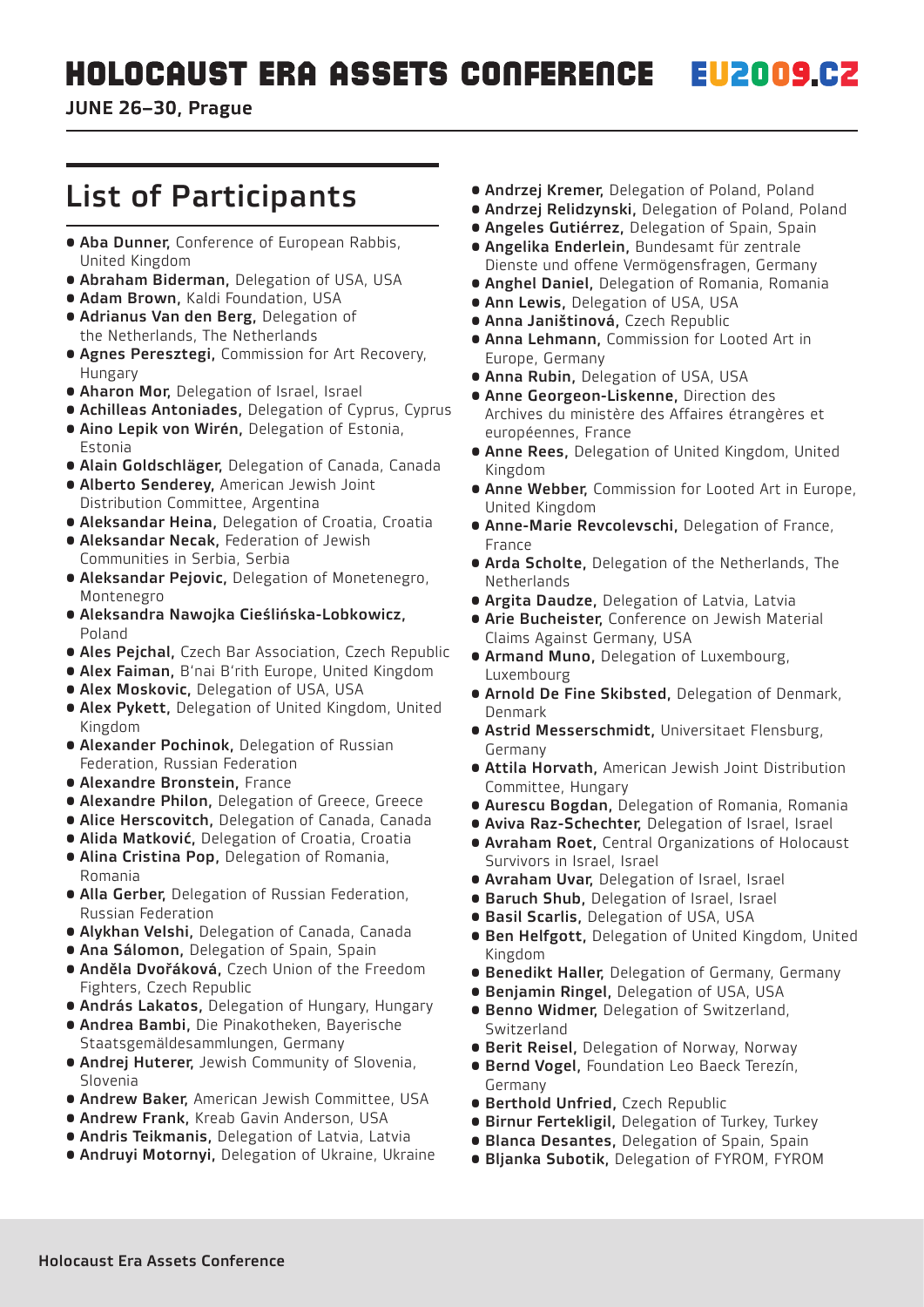- **Boaz Modai, Delegation of Israel, Israel**
- Boris Kozemjakin, Delegation of Bosnia and Herzegovina, Bosnia and Herzegovina
- Boris Shpigel, Delegation of Russian Federation, Russian Federation
- Božena Kovářová, Moravian Regional Archives Brno, Czech Republic
- Branislav Micunovic, Delegation of Monetenegro, Montenegro
- **Brian Flynn, Delegation of Ireland, Ireland**
- **Britta Olényi von Husen, Sotheby's, Germany**
- **Brittney Bolin, Delegation of USA, USA**
- **Carla Shapreau, University of California, Berkeley,** USA
- **Carlos Pais, Delegation of Portugal, Portugal**
- Caroline Piketty, Archives nationales de Paris, France
- Caroline Stoessinger, USA
- Catherine Von Heidenstam, Delegation of Sweden, Sweden
- Cecilie Felicia Stokholm Banke, Delegation of Denmark, Denmark
- **Claire Frangi, French Embassy, France**
- **Claudia Schmied, Delegation of Austria, Austria**
- Claudia Von Selle, Basel Institut of Governance, Germany
- **Claudie Gandubert, Delegation of France, France**
- Clemens Toussaint, Commission for Art Recovery, Germany
- **Čeněk Růžička, Committee for the Redress of the** Roma Holocaust, Czech Republic
- **Dagmar Lieblová, Terezín Initiative, Czech Republic**
- **Damiana Otoiu, Bucharest University, Romania**
- **Daniel Bacall, Office of Lord Janner, United** Kingdom
- **Daniel Dratwa, Delegation of Belgium, Belgium**
- Daniel Justman, USA
- Daniel Mariaschin, USA
- **Daniel Tošner, Delegation of Czech Republic, Czech** Republic
- **Daniel Valtchev, Delegation of Bulgaria, Bulgaria**
- Daniela Anda Grigore Gitman, Delegation of Romania, Romania
- **Danielle Borrin, Delegation of USA, USA**
- **Danylo Kurdelchuk, Delegation of Ukraine, Ukraine**
- **Darina Sedláčková, Living memory, p. b. o., Czech** Republic
- **Dario Tedeschi, Delegation of Italy, Italy**
- **Dariusz Pawlos, Delegation of Poland, Poland**
- **David Glasser, Ben Uri Gallery, The London Jewish** Museum of Art, United Kingdom
- David Lewis, Commission for Looted Art in Europe, United Kingdom
- **David Marwell, Museum of Jewish Heritage, USA**
- David Niederman, United Jewish Organizations of Williamsburg, USA
- David Peleg, World Jewish Restitution Organization, Israel
- **David Rowland, Ben Uri Museum, USA**
- David Ruzié, Commission pour l'indemnisation des victimes de spoliations, France
- **David Saltiel, Delegation of Greece, Greece**
- Deividas Matulionis, Delegation of Lithuania, Lithuania
- Denisa Haubertová, Delegation of Czech Republic, Czech Republic
- **Dennis Glick, B'nai B'rith International, USA**
- Diego Ornique, American Jewish Joint Distribution Committee, Argentina
- Dieter Wiefelspütz, SPD Bundestagsfraktion, Germany
- **Dirk Langner, Delegation of Germany, Germany**
- **Donal Hamill, Delegation of Ireland, Ireland**
- Dorothy Berman, Conference on Jewish Material Claims Against Germany, USA
- **Dov Schidorsky, Hebrew University of Jerusalem,** Israel
- **Dušan Čaplovič, Delegation of Slovakia, Slovakia**
- **Edgars Bondars, Delegation of Latvia, Latvia**
- **Eduard Adriaens, Delegation of Belgium, Belgium**
- **Edward Serotta, Centropa, USA**
- Ehud Moses, Conference on Jewish Material Claims Against Germany, Israel
- Elana Bauer, Israel
- **Elena Nizienko, Delegation of Russian Federation,** Russian Federation
- **Eleonora Bergman, Delegation of Poland, Poland**
- **Elie Valk, World Jewish Restitution Organization,** Israel
- **Elie Wiesel, Delegation of USA, USA**
- Elisabeta Van Gelder-Revesz, B'nai B'rith Europe, The Netherlands
- **Eliza Chodorowska, Delegation of Poland, Poland**
- Elizabeta Kanceska-Milevska, Ministry of Culture, FYROM
- **Elizabeth Nakian, Delegation of USA, USA**
- Ellen Heller, American Jewish Joint Distribution Committee, USA
- Ellen Van der Waerden, Delegation of the Netherlands, The Netherlands
- **Ellerton Jamie, Delegation of Canada, Canada**
- Emanuelis Zingeris, Delegation of Lithuania, Lithuania
- **Emil Kalo, World ORT, Bulgaria**
- Emile Rathenau, The Netherlands
- **Erika Jakubovits, Delegation of Austria, Austria**
- **Esther Finder, Delegation of USA, USA**
- **Eva Fried, Delegation of Sweden, Sweden**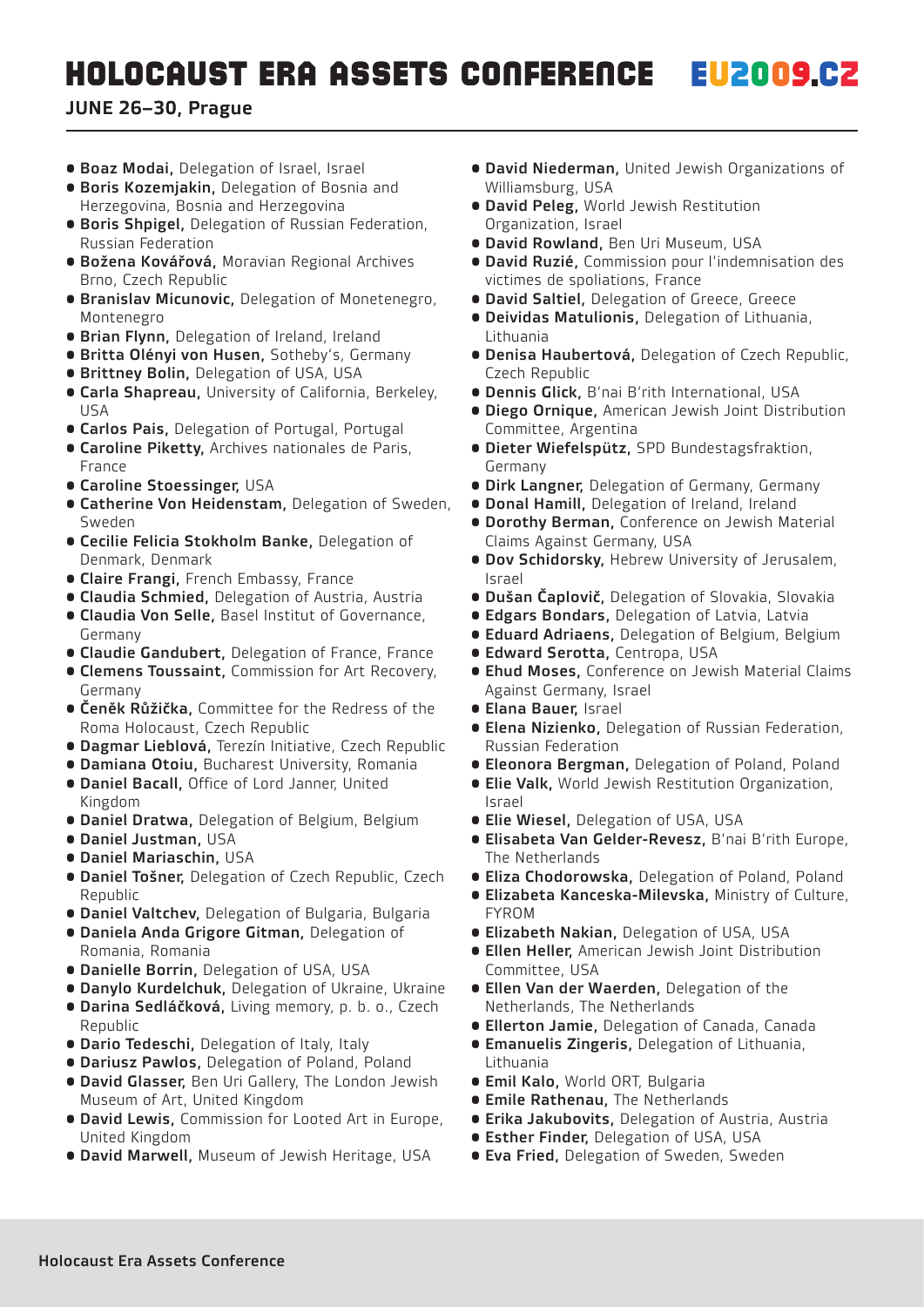- **Eva Leitman Bohrer, Delegation of Spain, Spain**
- **Eval Doley, Doley Consulting, Israel**
- **Fabián Oddone, Delegation of Argentina, Argentina**
- **Fabio Pigliapoco, Delegation of Italy, Italy**
- **Faina Kukliansky, Jewish Community of Lithuania,** Israel
- Felicitas Heimann-Jelinek, Jewish Museum Vienna, Germany
- **Felicitas Thurn-Valsassina, Dorotheum, Germany**
- **Felix Kolmer, Delegation of Czech Republic, Czech** Republic
- Fern Smiley, Canada
- **Filip Marco, Sotheby's, Czech Republic**
- **Florence Kaufmann, European Jewish Congress,** United Kingdom
- **Florina Elman-Levin, Delegation of Israel, Israel**
- **Folie Adelheid, Delegation of Austria, Austria**
- **Frances Eizenstat, American Jewish Joint** Distribution Committee, USA
- **Francesca Gatt, Delegation of Malta, Malta**
- **François Wisard, Delegation of Switzerland,** Switzerland
- **François Zimeray, Delegation of France, France**
- **Françoise Dechamps, Delegation of Belgium,** Belgium
- **Frane Krnic, Delegation of Croatia, Croatia**
- Frank Thiel, Rechtsanwälte Görnandt / Heinz / Thiel, Germany
- **Franka Kühn, Stiftung "Erinnerung, Verantwortung** und Zukunf", Germany
- **František Alexander, Delegation of Slovakia,** Slovakia
- **František Mikeš, Delegation of Czech Republic,** Czech Republic
- **Frithjof Berger, Delegation of Germany, Germany**
- Gabriele Freitag, Stiftung "Erinnerung, Verantwortung und Zukunf", Germany
- Gene Gurevich, USA
- **Georg Heuberger, Conference on Jewish Material** Claims Against Germany, Germany
- Gérard Gelineau-Larrivet, Delegation of France, France
- **Gerhard Baumgartner, Austrian Roma** Documentation Centre, Austria
- Gerhard Brand, Attorney-at-law and Notary Public, Germany
- **Gianclemente De Felice, Delegation of Italy, Italy**
- **Gideon Taylor, Conference on Jewish Material** Claims Against Germany, USA
- Gilbert Lupfer, Staatliche Kunstsammlungen Dresden, Germany
- **Gints Jegermanis, Delegation of Latvia, Latvia**
- **Gita Koifman, Delegation of Israel, Israel**
- **Giuseppe Badagliacca, Delegation of Italy, Italy**
- **Gloria Schneider**, Conference on Jewish Material Claims Against Germany, USA
- **Graham Beal, Detroit Institute of Arts, USA**
- **Greg Schneider, Conference on Jewish Material** Claims Against Germany, USA
- **Gregory Mattson, Delegation of USA, USA**
- **Günter Rieser, Delegation of Germany, Germany**
- Günter Saathoff, Stiftung "Erinnerung, Verantwortung und Zukunf", Germany
- **Gusztav Zoltai, Federation of Jewish Communities** of Hungary, Hungary
- **Guy Broc, Delegation of France, France**
- Hana Rousová, Czech Republic
- **Hanna Pirinen, University of Jyväskylä, Finland**
- **Hannah Lessing, Delegation of Austria, Austria**
- **Hannah Lewis, Leuka, United Kingdom**
- **Hannu Kyröläinen, Delegation of Finland, Finland**
- **Hans Olav Østgaard, Delegation of Norway,** Norway
- **Hanspeter Huber, Delegation of Austria, Austria**
- Harald König, Bundesamt für zentrale Dienste und offene Vermögensfragen, Germany
- Heather Fried, USA
- **Helen Schretlen, Netherlands Museums** Association, The Netherlands
- Helena Koenigsmarkova, Museum of Decorative Arts in Prague, Czech Republic
- Helena Krejčová, Delegation of Czech Republic, Czech Republic
- Helene Wiener, Czech Republic
- Helga Hošková, Czech Republic
- Helga Kinsky, Austria
- Helmut Elfenkämper, Delegation of Germany, Germany
- **Henar Corbi, Delegation of Spain, Spain**
- **Henri Goldberg, Auschwitz Foundation, Belgium**
- Henrietta Galambos, Delegation of Hungary, Hungary
- Herbert Block, World Jewish Restitution Organization, USA
- **Herbert Gruber, Büro für Genealogie, Austria**
- Herschel Gluck, Committee for the Preservation of Jewish Cemeteries in Europe, United Kingdom
- **Hila Tene-Gilad, Ministry of Justice, Israel**
- **Hillary Bauer, Delegation of United Kingdom, United** Kingdom
- **Howard Spiegler, Herrick, Feinstein LLP, USA**
- **Charles Fries, Delegation of France, France**
- Charles Goldstein, Commission for Art Recovery, USA
- Charles Wiener, Communauté Israélite de Genève, USA
- **Charlotte Dunner, Conference of European Rabbis,** Belgium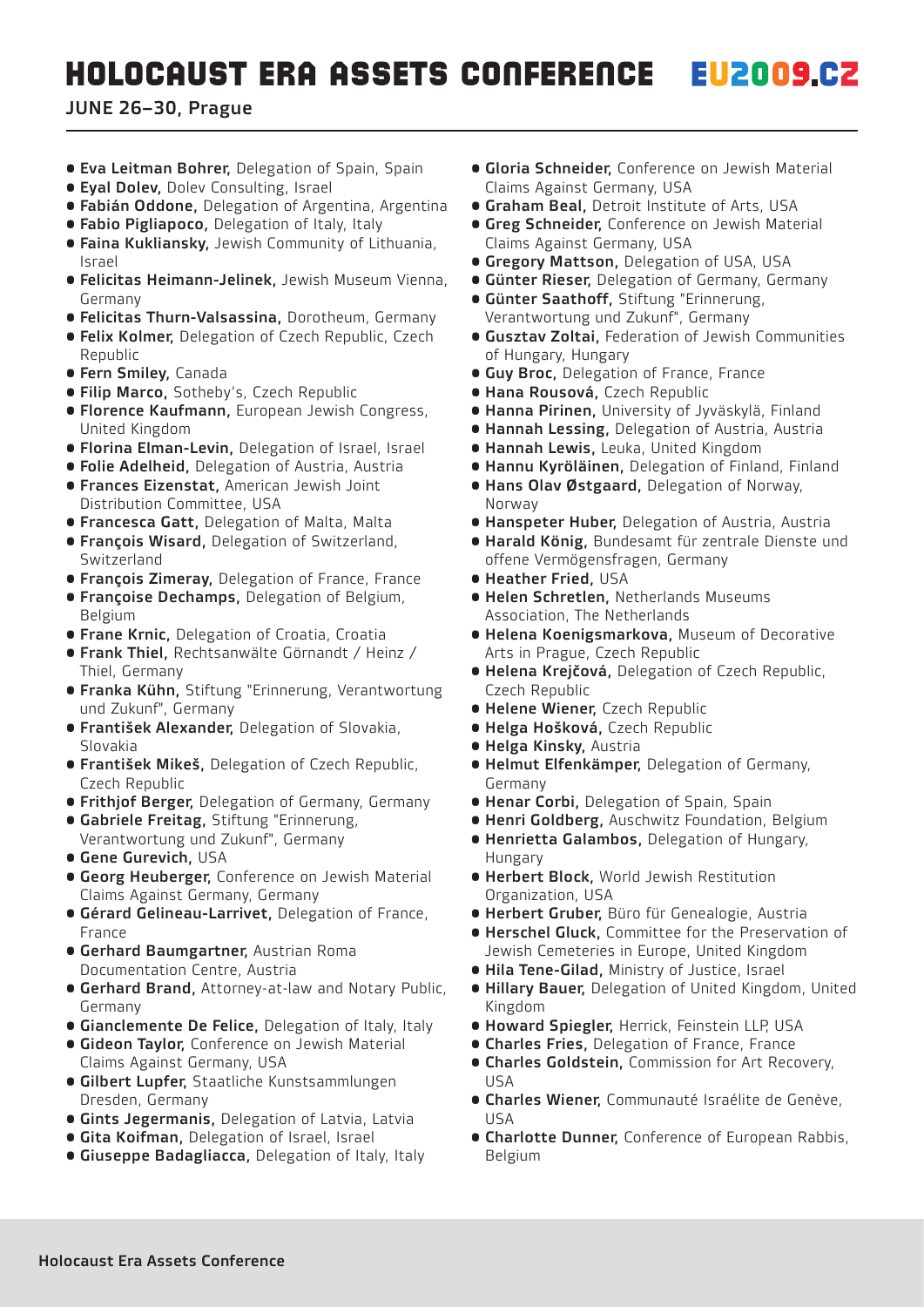#### **EU2009.CZ HOLOCAUST ERA ASSETS CONFERENCE**

- Charlotte Rappard-Boon, Inspectorate for Cultural Heritage, The Netherlands
- Charlotte Schwarzer, Delegation of Germany, Germany
- **Christian Kennedy, Delegation of USA, USA**
- **Christoph Bazil, Delegation of Austria, Austria**
- Christoph Heubner, International Auschwitz Committee, Germany
- **Ian Devine, Delegation of Ireland, Ireland**
- **Ighor Lushnikov, Delegation of Ukraine, Ukraine**
- Igor Cvetkovski, International Organization for Migration, FYROM
- **· Igor Ilievski, Delegation of FYROM, FYROM**
- Ilya Altman, Delegation of Russian Federation, Russian Federation
- **Imke Gielen, Von Trott zu Solz Lammek, Germany**
- **Inge Van der Vlies, Delegation of the Netherlands,** The Netherlands
- **Inka Bertz, Jewish Museum Berlin, Germany**
- **Irina Tarsis, Cardozo School of Law, USA**
- **Isabel Von Klitzing, Sotheby's, Serbia**
- **Isabelle Hassler, Delegation of Austria, Austria**
- Isabelle Le Masne De Chermont, Delegation of France, France
- Isabelle Taft Black, USA
- **Ivan Ceresnjes, Hebrew University, Israel**
- **Ivan Dubov, Delegation of Russian Federation,** Russian Federation
- **Ivan Kuleba, Delegation of Ukraine, Ukraine**
- **Ivan Orlic,** Delegation of Bosnia and Herzegovina, Bosnia and Herzegovina
- **J.D. Bindenagel, DePaul University, USA**
- **Jacob Brown, Kaldi Foundation, USA**
- **Jacques Fredj, Delegation of France, France**
- **Jacques Lust, Delegation of Belgium, Belgium**
- Jacques Pitteloud, Delegation of Switzerland, Switzerland
- **Jakob Finci, Delegation of Bosnia and Herzegovina,** Bosnia and Herzegovina
- **Jakub Klepal, Organizing Committee, Czech** Republic
- **Jakub Šlosárek, Organizing Committee, Czech** Republic
- **Ján Figeľ, European Commission, Slovakia**
- **Jan Gebhart, Documentation Centre of Property** Transfers of Cultural Assets of WW II Victims, Czech Republic
- **Jan Hladík, UNESCO, Czech Republic**
- **Jan Kohout, Delegation of Czech Republic, Czech** Republic
- **Jan Lucas Van Hoorn, Delegation of the** Netherlands, The Netherlands
- **Jan Munk, Delegation of Czech Republic, Czech** Republic
- **Jan Špringl, Czech Republic**
- **Jana Havlíková, Organizing Committee, Czech** Republic
- Jana Horvathová, Museum of Romani Culture in Brno, Czech Republic
- **Jana Kernerová, Delegation of USA, Czech Republic**
- Jana Miller, United States Commission for the Preservation of America's Heritage Abroad, USA
- **Jarka Vitámvásová, CET Academic Programs, Czech** Republic
- **Jason Kenney, Delegation of Canada, Canada**
- Jay Eizenstat, USA
- **Jean Faltz, Delegation of Luxembourg, Luxembourg**
- Jean-François Kammer, Delegation of Switzerland, Switzerland
- Jean-Pierre Bady, Commission pour l'indemnisation des victimes de spoliations, France
- Jean-Pierre Le Ridant, Commission pour l'indemnisation des victimes de spoliations, France
- Jehuda Evron, Holocaust Restitution Committee, USA
- **Jen Friedman, Czech Republic**
- Jessica Justman, USA
- **Jindřich Fryč, Delegation of Czech Republic, Czech** Republic
- **Jiří Čistecký, Delegation of Czech Republic, Czech** Republic
- **Jiří Daníček, Organizing Committee, Czech Republic**
- **Jiří Janoušek, Organizing Committee, Czech** Republic
- **Jiří Schneider, Organizing Committee, Czech** Republic
- **Jiří Šilhán, Czech Republic**
- **Jiří Šitler,** Delegation of Czech Republic, Czech Republic
- **Jiřina Nováková, Czech Republic**
- Johana Prouzová, Documentation Centre of Property Transfers of Cultural Assets of WW II Victims, Czech Republic
- **John Becker, Delegation of USA, USA**
- **Jonathan Katz, Delegation of USA, USA**
- **Jörg Fürstenwerth, Delegation of Germany,** Germany
- **José Júlio Pereira Gomes, Delegation of Portugal,** Portugal
- **Josef Zissels, Euro-Asian Jewish Congress, Ukraine**
- **Joshua Rogin, Delegation of USA, USA**
- **Julia Smith, Delegation of Canada, Canada**
- **Julie Marthe Cohen, Delegation of the Netherlands,** The Netherlands
- Julius Berman, Conference on Jewish Material Claims Against Germany, USA
- **Julius Simon Muller, Toledot, Centre for Jewish** Family History, Czech Republic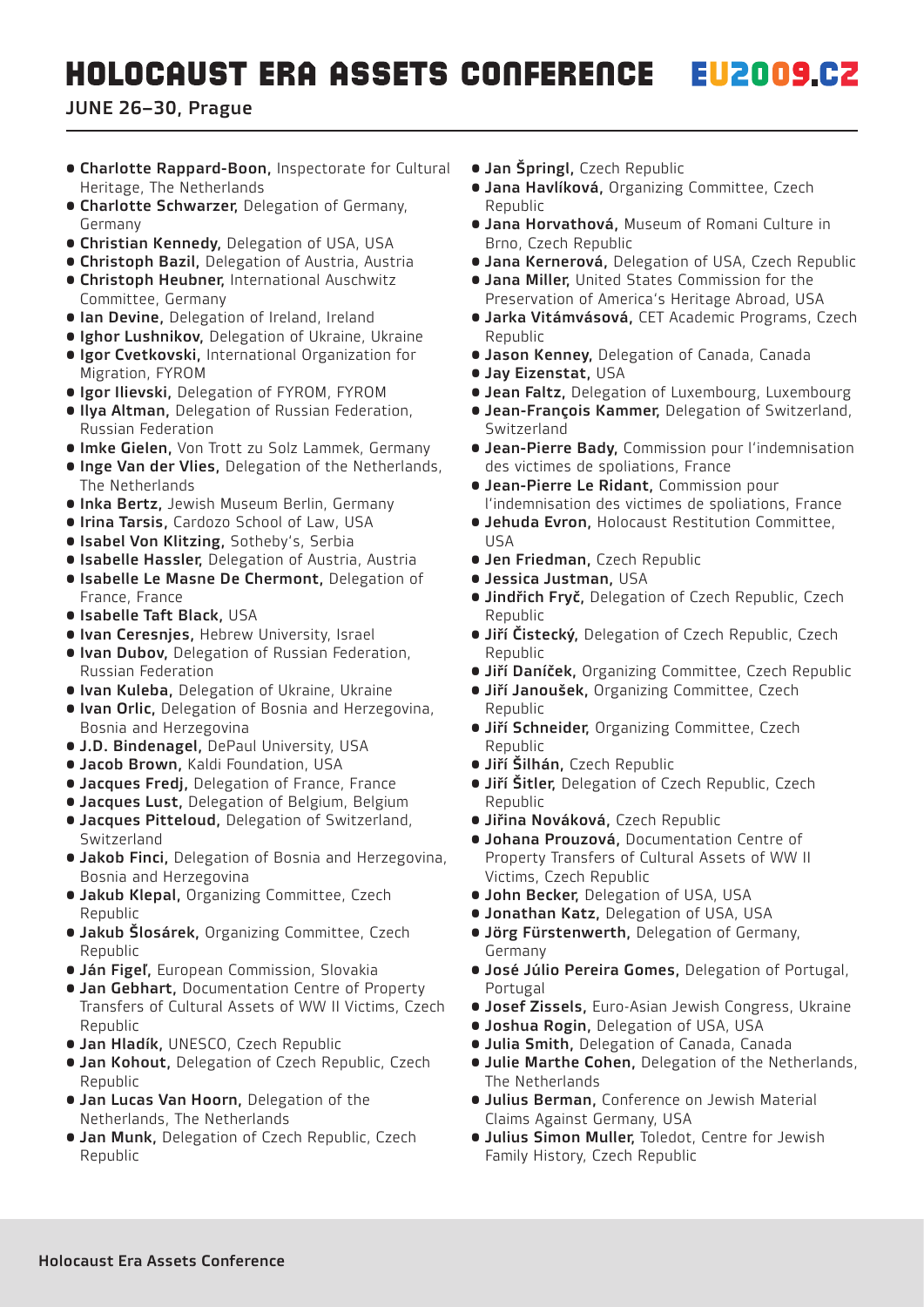- Jury Izbachkov , Delegation of Russian Federation, Russian Federation
- **Kai Hennig, Delegation of Germany, Germany**
- **Kalman Sultanik, Jewish Agency for Israel, World** Zionist Organization, USA
- **Karel Fracapane, Memorial de la Shoah, France**
- **Karen Franklin, Museum of Jewish Heritage, USA**
- Karen Heilig, Conference on Jewish Material Claims Against Germany, Australia
- **Karen Pollock, Holocaust Educational Trust, United** Kingdom
- **Kari Kahiluoto, Delegation of Finland, Finland**
- Karol-Natan Steiner, Honorary Consulate of the Slovak Republic, Slovakia
- Katarína Hašková, Delegation of Slovakia, Slovakia
- **Katarzyna Prusak, Delegation of Poland, Poland**
- Kateřina Baslová, Documentation Centre of Property Transfers of Cultural Assets of WW II Victims, Czech Republic
- Katharina Draheim, Stiftung "Erinnerung, Verantwortung und Zukunft", Germany
- Kathrin Meyer, Task Force for International Cooperation on Holocaust Education, Remembrance and Research, Germany
- **Kathryn Zedde, Delegation of Canada, Canada**
- **Kaye Lawrence, Herrick, Feinstein LLP, USA**
- **Kazimierz Wóycicki, Delegation of Poland, Poland**
- **Kimberly Strozewski, CET Academic Programs, USA**
- Klaus Muller, United States Holocaust Memorial Museum, Germany
- **Krister Wahlbäck, Delegation of Sweden, Sweden**
- Kryštof Krejča, Documentation Centre of Property Transfers of Cultural Assets of WW II Victims, Czech Republic
- **Krzysztof Laskiewicz, Delegation of Poland, Poland**
- **Kurt Wegscheidler, Delegation of Austria, Austria**
- **László Szőke, Delegation of Hungary, Hungary**
- **Laura Schillings, Federal Foreign Office, Germany**
- Laurence Eisenstein, Eisenstein Malanchuk LLP, USA
- **Lea Frey, David Friedmann Art, Germany**
- **Leda Lucia Camargo, Delegation of Brazil, Brazil**
- Lena Arava-Novotná, Delegation of Czech Republic, Czech Republic
- **Leo Pavlát, Delegation of Czech Republic, Czech** Republic
- Lev Libeskind, Task Force for International Cooperation on Holocaust Education, Remembrance and Research, USA
- **Lily Breda, Beit Theresienstadt, Israel**
- Liubov Burdova, Delegation of Russian Federation, Russian Federation
- Ljubica Dajč, Federation of Jewish Communities in Serbia, Serbia
- Lord Greville Janner, United Kingdom
- **Lorenz Homberger, Delegation of Switzerland,** Switzerland
- Loreta Zakareviciene, Delegation of Lithuania, Lithuania
- Lori Rosen Dubbin, Holocaust Survivors' Foundation, USA
- **Lucian Simmons, Sotheby's, United Kingdom**
- **Lucien Buysse, Delegation of Belgium, Belgium**
- Lucille Roussin, Fashion Institutte of Technology, USA
- **Ludevít Végh, Association of the Jewish** Academicians, Czech Republic
- Luís Gaspar da Silva, Delegation of Portugal, Portugal
- **Luis Li, Munger, Tolles & Olson LLP, USA**
- **Lukáš Guttek, Charles University, Czech Republic**
- **Lynn Nicholas, Delegation of USA, USA**
- **Maciej Kozłowski, Delegation of Poland, Poland**
- Madeleine Albright, USA
- **Magda Veselská, Jewish Museum in Prague, Czech** Republic
- **Maja Gregurić, Delegation of Croatia, Croatia**
- Malene Agnes Hedlund, Delegation of Denmark, Denmark
- · Malgorzata Rozycka, Delegation of Poland, Poland
- **Maram Stern, World Jewish Congress, Germany**
- **Marc Masurovsky, United States Holocaust** Memorial Museum, USA
- **Marc Porter, Christie's, USA**
- Marc-André Renold, Delegation of Switzerland, Switzerland
- **Marcel Chappin, Delegation of Holy See, Vatican**
- **Marek Lisánsky, Delegation of Slovakia, Slovakia**
- Margot Klestil-Löffler, Delegation of Austria, Austria
- **Maria Wantuch, King's College London, Germany**
- Marie Maxine Warburg, USA
- Marie-Christine Labourdette, Delegation of France, France
- Marin Irina Sanda, Delegation of Romania, Romania
- **Mario Vlček, Documentation Centre of Property** Transfers of Cultural Assets of WW II Victims, Czech Republic
- Mark Talisman, Holocaust Survivors' Foundation, USA
- **Markas Zingeris, Delegation of Lithuania, Lithuania**
- Marta Fitas-Dukaczewska, Delegation of Poland, Poland
- Marta Malá, Foundation for Holocaust Victims, Czech Republic
- **Martin Fiedler, Charles University, Czech Republic**
- **Martin Salm, Stiftung "Erinnerung, Verantwortung** und Zukunft", Germany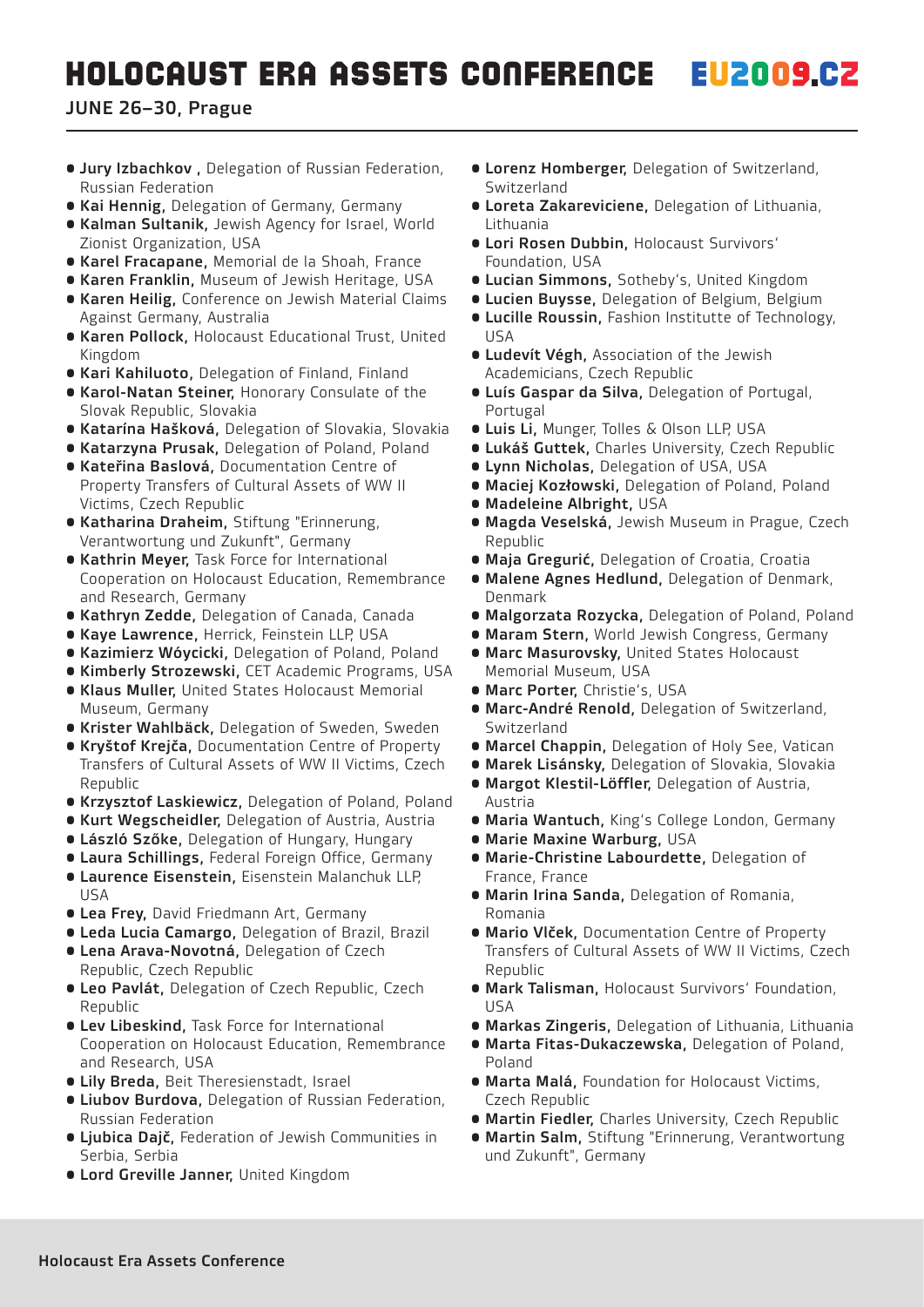- Martin Thiel, Czech Council for Victims of Nazism, Germany
- **Martina Maschke, Delegation of Austria, Austria**
- Martine Beck, France
- **Mary Thompson-Jones, Delegation of USA, USA**
- **Mati Vaarmann, Delegation of Estonia, Estonia**
- Matvey Chlenov, Delegation of Russian Federation, Russian Federation
- Maxim Benvenisti, Organization of the Jews in Bulgaria "Shalom", Bulgaria
- **Maya Bhusari, Delegation of Canada, Canada**
- Mečislav Borák, Silesian Land Museum in Opava, Czech Republic
- **Menachem Rosensaft, Delegation of USA, USA**
- Meylakh Sheykhet, Union of Councils for the Jews in the Former Soviet Union, Ukraine
- **Mia Swart, University of the Witwatersrand, South** Africa
- **Miha Movrin, Delegation of Slovenia, Slovenia**
- **Michael Calcott, Delegation of Canada, Canada**
- Michael Conforti, Sterling and Francine Clark Art Institute, USA
- Michael Franz, Koordinierungsstelle für Kulturgutverluste, Germany
- **Michael Jansen, Delegation of Germany, Germany**
- Michael Kurtz, National Archives and Records Administration, USA
- **Michael Schneider, World Jewish Congress, United** Kingdom
- Michael Teupen, Bundesverband Information & Beratung für NS-Verfolgte, Germany
- Michaela Sidenberg, Jewish Museum in Prague, Czech Republic
- **Michal Bušek, Jewish Museum in Prague, Czech** Republic
- Michal Klepetář, Czech Republic
- Michal Sedláček, Delegation of Czech Republic, Czech Republic
- Michela Cocchi, Italy
- **Mike Jung, Delegation of Germany, Germany**
- **Mikhail Shvydkoy, Delegation of Russian**
- Federation, Russian Federation
- Milan Hulík, Czech Republic
- Milan Kostohryz Sr., Czech Republic
- **Milan Vrbovský, Delegation of Slovakia, Slovakia**
- · Miloš Pojar, Delegation of Czech Republic, Czech Republic
- **Mircea Barbieru, Fundatia Caritatea, Romania**
- Miriam Apfeldorf, Israel Museum in Jerusalem, Israel
- · Miriam Joklová, Delegation of Slovakia, Slovakia
- **Miriam Morris, David Friedmann Art, USA**
- Miroslava Ludvíková, Jewish Museum in Prague, Czech Republic
- **Moishe Smith**, B'nai B'rith International, Canada
- **Monica Dugot, Christies, USA**
- Monika Vláčilová, Delegation of Czech Republic, Czech Republic
- Monique Eckmann, Delegation of Switzerland, Switzerland
- Monique Foulcer, Delegation of United Kingdom, United Kingdom
- **Mordechai Hareli, Delegation of Israel, Israel**
- **Moses Levy, Delegation of Canada, Canada**
- **Moshe Kantor, European Jewish Congress, Russian** Federation
- **Moshe Sanbar, WJRO, Center of Holocaust** Survivors in Israel, The Claims Conference, Israel
- Moyssis Konstantinis, Delegation of Greece, **Greece**
- **Mykhailo Kovbasa, Delegation of Ukraine, Ukraine**
- Naftali Herstik, Israel
- Nancy Petschek-Kohn, Holocaust & Human Rights Education Center and Children & Artists of Terezin,  $IISA$
- **Nancy Yeide, Delegation of USA, USA**
- Natalia Owdziej, Poland
- Natalia Rykova, Moscow Bureau for Human Rights, Russian Federation
- Nathan Durst, Conference on Jewish Material Claims Against Germany, The Netherlands
- **Nigel Ross, World Jewish Relief, United Kingdom**
- Noach Flug, International Auschwitz Committee, Israel
- **Norbert Haase, Saxon State Ministery for Higher** Education, Germany
- **Norman Palmer, Spoliation Advisory Panel, United** Kingdom
- Nout Van Woudenberg, Delegation of the Netherlands, The Netherlands
- **Nuno Cabral, Delegation of Portugal, Portugal**
- **Oded Breda, Beit Theresienstadt, Israel**
- Olaf Ossmann, International Association of Jewish Lawers and Jurists, Germany
- **Oldřich Černý, Organizing Committee, Czech** Republic
- Oldřich Stránský, Czech Council for Victims of Nazism, Czech Republic
- **Onur Özçeri,** Delegation of Turkey, Turkey
- **Oscar Stefan, American Jewish Joint Distribution** Committee, Bulgaria
- Osvaldas Ciuksys, Delegation of Lithuania, Lithuania
- **Otomar Krejča, Documentation Centre of Property** Transfers of Cultural Assets of WW II Victims, Czech Republic
- Otto Lohr, Landesstelle nichtstaatliche Museen in Bayern, Germany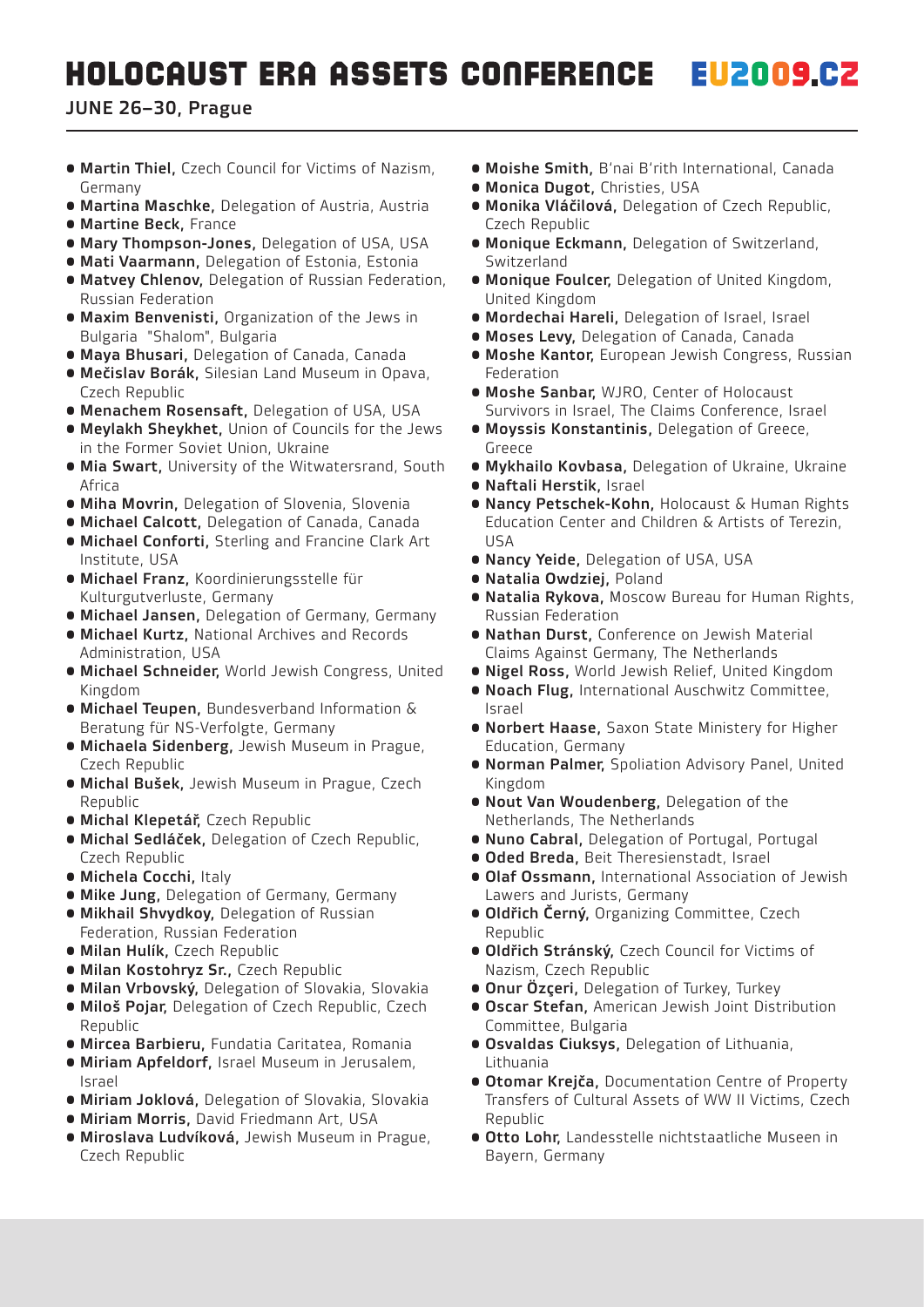- **Owen Pell**, Delegation of USA, USA
- **Patricia Grimsted, Harvard University, USA**
- **Paul Dostert, Delegation of Luxembourg,** Luxembourg
- Paul Shapiro, United States Holocaust Memorial Museum, USA
- Paulius Griciunas, Delegation of Lithuania, Lithuania
- **Pavel Trantina, Organizing Committee, Czech** Republic
- **Pavel Voves,** Living memory, p. b. o., Czech Republic
- **Pavla Bartůňková, Delegation of Canada, Czech** Republic
- · Pavol Mešťan, Delegation of Slovakia, Slovakia
- **Peter Feldmajer, Federation of Jewish Communities** of Hungary, Hungary
- Peter Müller, Der Beauftragte der Bundesregierung für Kultur und Medien, Germany
- **Petr Bednařík, Documentation Centre of Property** Transfers of Cultural Assets of WW II Victims, Czech Republic
- **Petr Kubera, Organizing Committee, Czech Republic**
- **Petr Lhotka, Czech Republic**
- **Petr Schlesinger, Union of Czech Towns and** Municipalities, Czech Republic
- **Petr Weber,** Jewish Community of Brno, Czech Republic
- **Petra Smolíková, Organizing Committee, Czech** Republic
- Philip Boroff, USA
- **Philip Carmel, Lo Tishkach, United Kingdom**
- Photini Tomai-Konstantopoulou, Delegation of Greece, Greece
- Pier Francesco Fumagalli, Delegation of Holy See, Vatican
- · Pierre Ciric, RESCAM, LLC, USA
- Pieter Jan Wolthers, Delegation of the Netherlands, The Netherlands
- **Piotr Cywinski, Delegation of Poland, Poland**
- **Puck Huitsing, Delegation of the Netherlands, The** Netherlands
- **Qazim Tepshi, Delegation of Albania, Albania**
- **Radek Šedivý, Organizing Committee, Czech** Republic
- Radovan Mihaljcic, Delegation of Bosnia and Herzegovina, Bosnia and Herzegovina
- Ralf Guetersloh, German Insurance Association, Germany
- Ralf Possekel, Stiftung "Erinnerung, Verantwortung und Zukunft", Germany
- Rami Goldstein, Center of Organization of Holocaust, Israel
- **Rami Kurth, Delegation of Finland, Finland**
- Ranka Saračević-Wurth, Delegation of Croatia, Croatia
- **Raoul Delcorde**, Delegation of Belgium, Belgium
- **Raymond Dowd, Dunnington, Bartholow & Miller** LLP,USA
- **Rebecca Friedman, Holocaust Claims Processing** Office, NYS Banking Dpt., USA
- **Regine Elkan, RESCAM, LLC, France**
- **Regine Fisher, Conference on Jewish Material** Claims Against Germany, USA
- **Renata Košťálová, Organizing Committee, Czech** Republic
- **Renato Podberšič, Delegation of Slovenia, Slovenia**
- **Reuven Merhav, Ministry of Foreign Affairs, Israel**
- **Reuven Shalom, Delegation of Israel, Israel**
- Richard Altman, Law Office of Richard A. Altman, USA
- **Richard Aronowitz-Mercer, Sotheby's, United** Kingdom
- **Richelle Budd Caplan, Yad Vashem, Israel**
- **Riina Kabi, Estonian Red Cross, Estonia**
- **Robert Goot, Delegation of Australia, Australia**
- **Robert Holzbauer, Leopold Museum Private** Foundation, Austria
- Robert Sabados, Serbia
- **Robert Wexler, Delegation of USA, USA**
- **Rolf Ericsson, Delegation of Sweden, Sweden**
- **Rolf Ulrich, Delegation of Germany, Germany**
- Romani Rose, Central Council of German Sinti and Roma, Germany
- **Ronald Lauder, World Jewish Congress, USA**
- Ronen Gil-Or, Delegation of Israel, Israel
- Rose Lerer Cohen, Israel
- **Ross Perron, Ronald S. Lauder, USA**
- **Rotundu Razvan, Delegation of Romania, Romania**
- Rubén Darío Vallejo, Delegation of Argentina, Argentina
- **Ruben Vis, Central Jewish Board, The Netherlands**
- **Rudi Schellinck, Delegation of Belgium, Belgium**
- Ruth Baroness Deech, Delegation of United Kingdom, United Kingdom
- **Ruth Pearce, Delegation of Australia, Australia**
- **Sabine Loitfellner, Jewish Community Austria,** Austria
- **Safet Halilovic, Delegation of Bosnia and** Herzegovina, Bosnia and Herzegovina
- **Samuel Izsak, Fundatia Caritatea, Israel**
- Samuel J. Dubbin, Holocaust Survivors' Foundation, USA
- Sarunas Adomavicius, Delegation of Lithuania, Lithuania
- **Sasko Stefkov, Delegation of FYROM, FYROM**
- **Saul Kagan, Delegation of USA, USA**
- Saulius Jaskelevicius, Delegation of Lithuania, Lithuania
- **Semyon Dovzhik, World ORT, Israel**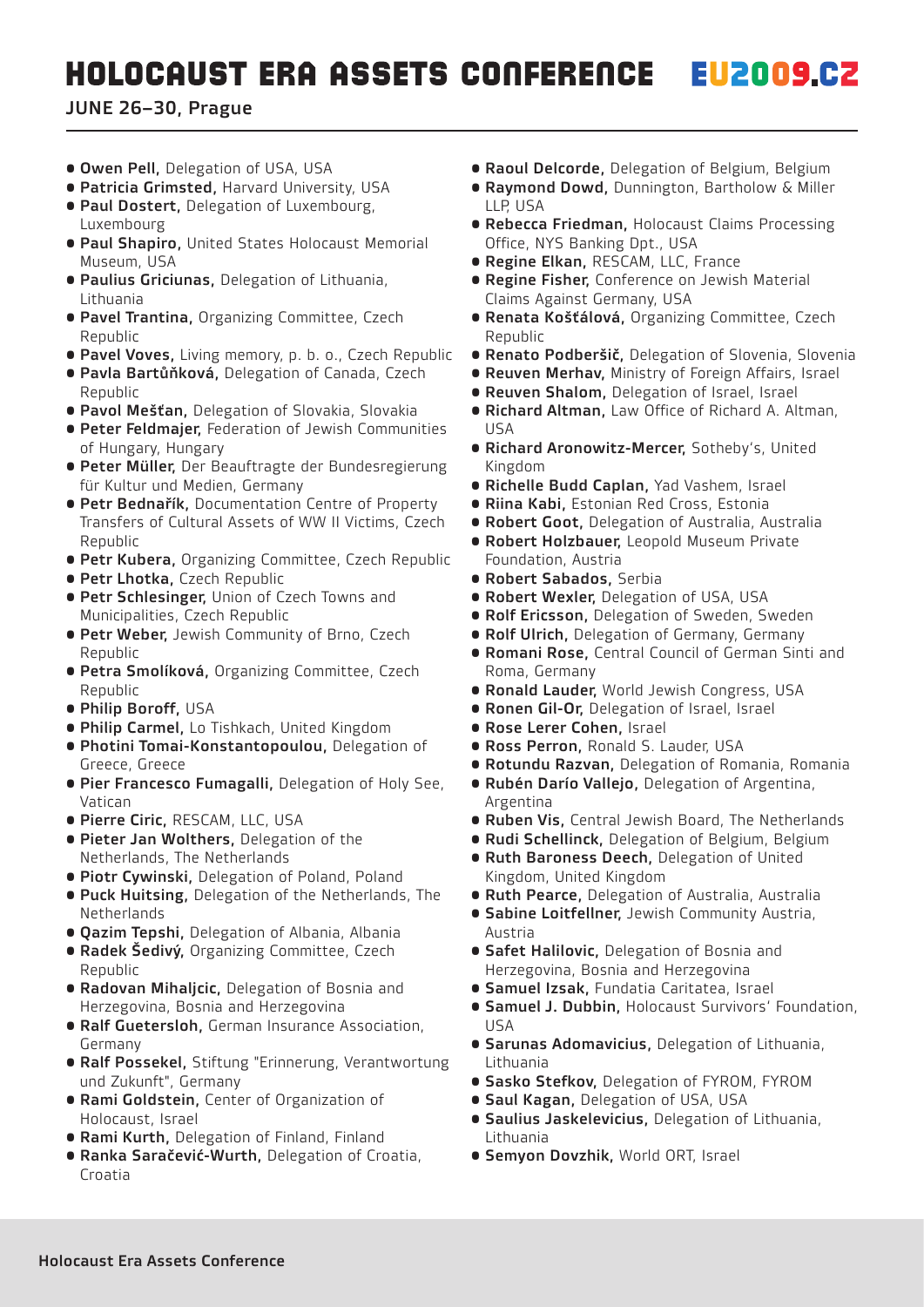- **Serge Cwajgenbaum, European Jewish Congress,** France
- **Sergey Diyatchenko**, Delegation of Russian Federation, Russian Federation
- **Shale Stiller, Weinberg Foundation, USA**
- **Sharne Thomas, Sharne Thomas Pty Ltd., Australia**
- **Shauna Isaac, Sage Recovery, USA**
- Shraga Hershtik, Israel
- **Simone Veil, Delegation of France, France**
- **Snezhana Gjorgjieva, Delegation of FYROM,** FYROM
- **Sophie Elisa Poppe, Delegation of Norway, Norway**
- Sophie Lillie, United Kingdom
- **Stanley Samuels, Simon Wiesenthal Centre, United** Kingdom
- Steen Bonde Rakoczy Pedersen, Delegation of Denmark, Denmark
- **Stefan Gallon, Delegation of Germany, Germany**
- **Stefan Greefs, Delegation of Belgium, Belgium**
- **Stephan Kramer, Central Council of Jews in** Germany, Germany
- **Stephen Clark, J. Paul Getty Trust, USA**
- **Stephen Knerly, Association of Art Museum** Directors, USA
- **Stephen Lash, Christie's, USA**
- **Steven Katz, Boston University, United States** Holocaust Memorial Museum, USA
- **Stuart Eizenstat, Delegation of USA, USA**
- Susan Hyland, Delegation of United Kingdom, United Kingdom
- **Susan Sher, Delegation of USA, USA**
- Susanne Uslu-Pauer, Jewish Community of Vienna, Austria
- **Sven Alkalaj, Delegation of Bosnia and** Herzegovina, Bosnia and Herzegovina
- **Šárka Strahalová, Organizing Committee, Czech** Republic
- **Štefan Füle,** Delegation of Czech Republic, Czech Republic
- **Štefan Komjaty, Delegation of Slovakia, Slovakia**
- **Talip Küçükcan, Delegation of Turkey, Turkey**
- **Tanja Okorn Virant, Delegation of Slovenia,** Slovenia
- **Tatiana Bolotina**, Delegation of Russian Federation, Russian Federation
- **Tereza Rajská, Organizing Committee, Czech** Republic
- **Terje Pedersen, Delegation of Norway, Norway**
- **Thomas Baier, Delegation of Austria, Austria**
- **Thomas Lutz, Topography of Terror Foundation,** Germany
- **Tiberiu Galis, Auschwitz Institute for Peace and** Reconciliation, Romania
- **Tiina Koivulahti, University of Jyväskylä, Finland**
- **Tine Smith**, Delegation of Norway, Norway
- **Tom Eric Vraalsen**, Delegation of Norway, Norway
- **Tomasz Merta, Delegation of Poland, Poland**
- Tomáš Jelínek, Czech Council for Victims of Nazism, Czech Republic
- **Tomáš Jelínek, Organizing Committee, Czech** Republic
- **Tomáš Kosta, Ministry of Foreign Affairs, Czech** Republic
- **Tomáš Kraus, Delegation of Czech Republic, Czech** Republic
- **Tomáš Pojar, Delegation of Czech Republic, Czech** Republic
- **Tomáš Wiesner, Organizing Committee, Czech** Republic
- **Uri Chanoch, Delegation of Israel, Israel**
- Uta-Ulrike Gerlant, Stiftung "Erinnerung, Verantwortung und Zukunf", Germany
- Uwe Hartmann, Arbeitsstelle für Provenienzrecherche/-forschung, Germany
- Václav Erben, Czech Republic
- Václava Seemannová, Organizing Committee, Czech Republic
- **Vainer Aurel, Delegation of Romania, Romania**
- **Vera Egermayer, Honorary Consulate of New** Zealand, New Zealand
- **Vera Kelly, Delegation of Ireland, Ireland**
- **Verónica Ramírez, Delegation of Uruguay, Uruguay**
- Vicente Espeche Gil, Delegation of Argentina, Argentina
- **Viktor Mizrahi, Delegation of FYROM, FYROM**
- **Virginia Teehan, Delegation of Ireland, Ireland**
- **Vladimír Špidla, European Commission, Czech** Republic
- · Vladimir Vereš, Delegation of Serbia, Serbia
- Vladimíra Lukařová, Documentation Centre of Property Transfers of Cultural Assets of WW II Victims, Czech Republic
- Vladimíra Pejchalová, Parliamentary Institute, Czech Republic
- **Voitěch Blodig, Organizing Committee, Czech** Republic
- Volodymyr Vassylenko, Delegation of Ukraine, Ukraine
- Vratislav Košťál, Czech Republic
- Walter Timoshuk, Norton Simon Museum of Art, USA
- Warren Miller, United States Commission for the Preservation of America's Heritage Abroad, USA
- Wendy White, Delegation of United Kingdom, United Kingdom
- **Werner Trützschler, Delegation of Germany,** Germany